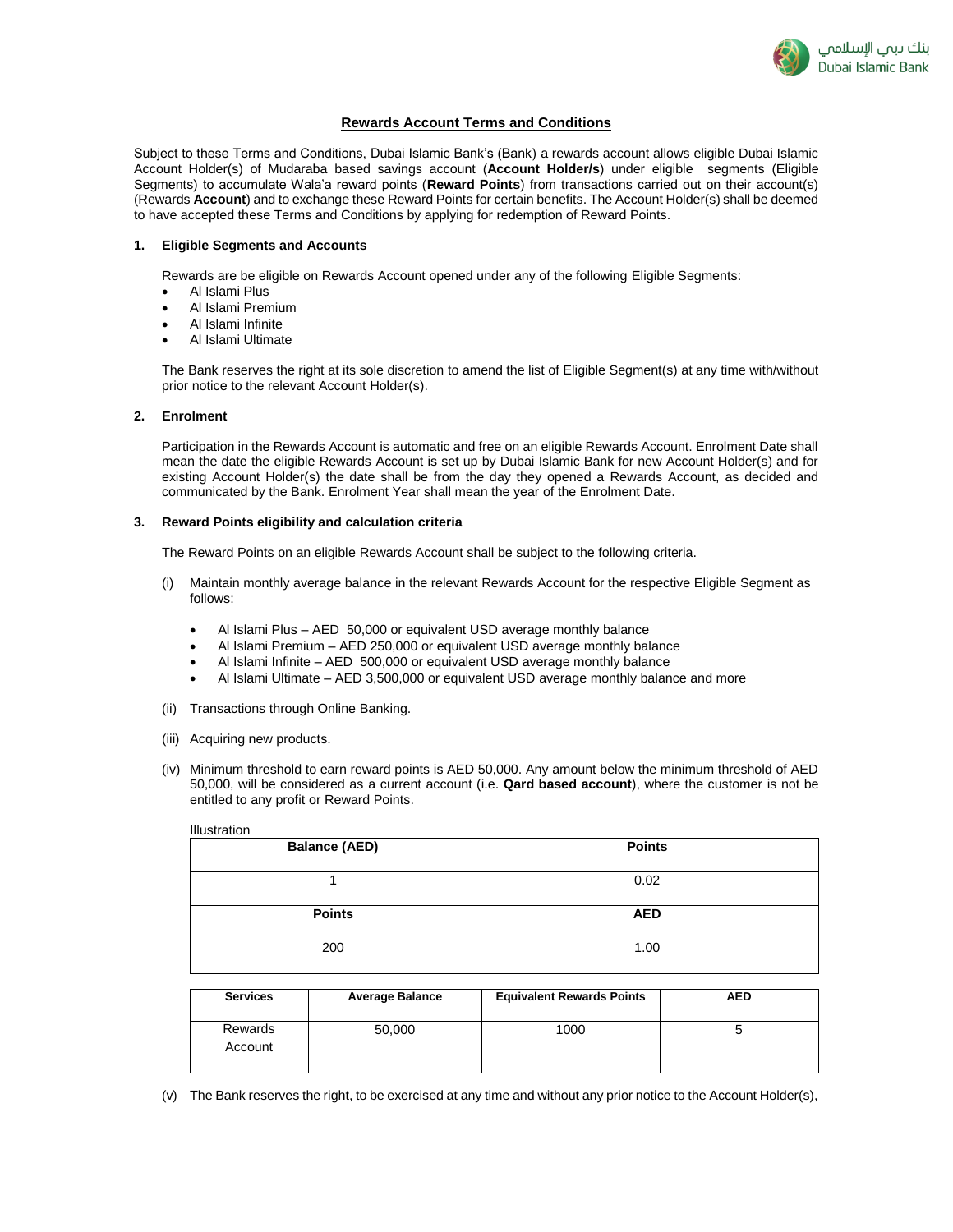

to change the Reward Points mechanism.

- (vi) Reward Points will be awarded from the date the Account is activated whenever the Rewards Account is used for all eligible aforementioned transactions and subject to average balance maintenance.
- (vii) Reward Points are valid for three years. Without prejudice to the foregoing, the Bank reserves its right, to be exercised at any time without prior notice to the Account Holder(s), to amend the time limitations on the validity of the Reward Points earned by the Account Holder(s) and credited to the Account Holder(s) relevant account. Any unprocessed redemption order for Reward Points that have been cancelled, shall not be processed by the Bank despite the fact that such redemption order was received before the Account Holder(s) relevant Reward Points cancellation.
- (viii) Reward Points awarded to the Account Holder(s) will be shown in the Account Holder(s) monthly statement. Reward Points are calculated and updated on a monthly basis and will be shown in the Account Holder(s) monthly statement in the following month.
- (ix) Reward Points will not be awarded if the Account Holder(s) fails to maintain the monthly Minimum Average Balance.
- (x) Reward Points are non-transferable.
- (xi) Upon cancellation of the Rewards Account for any reason, all unclaimed Reward Points accumulated will stand forfeited and cannot be redeemed. If the Rewards Account is blocked or suspended by the Bank for any reason whatsoever, then the Reward Points accumulated shall stand forfeited but may be reinstated at the discretion of the Bank if use of the Rewards Account is reinstated.
- (xii) Adjustments will be made to the Reward Points balance if there are any credits, including those arising from returned goods or services or unpaid fees. If a disputed transaction is resolved in favor of the Account Holder(s) or where a transaction is reversed, proportionate Reward Points will also be reversed and credited/debited to the Account Holder(s).On redemption, Reward Points would automatically be subtracted from the total Reward Points accumulated in the Account Holder(s) account.
- (xiii) The Reward Points are at the sole discretion of the Bank, therefore, Bank's decision on computation of Reward Points will be final, conclusive and binding on the Account Holder(s). Reward Points should not to be construed as profit or any payment in lieu of profit and shall not constitute a guarantee for any obligations of the Bank under Mudaraba.

The Rewards Points earned via Rewards Account will be part of overall Walaa Rewards Program.

#### **4. Redemption of Reward Points**

- Redemption is currently not available. Bank will communicate the date of redemption
- (ii) Reward Points can be redeemed for the following Rewards
	- a) Paying/off-setting any fee from accounts and services that are listed on the Bank's price guide.
	- b) Towards the payment of business partner services that our selected vendors are providing. Account Holder(s) may choose to redeem the Rewards to discount their fee at our listed business partner services.
	- c) Any other redemption option as defined by the Bank from time to time.
- (iii) Redemption shall be subject to minimum and maximum number of Reward Points that can be redeemed and will be at Bank's discretion from time to time.
- (iv) In the event the Rewards Account is under a compliance closure list or any other bank initiated closure activity (dormancy/expired documents etc.), redemption is not permitted for that Customer(s)/Account Holder(s)
- (v) Any order placed for the redemption of Reward Points is subject to the Bank's approval, the availability of the chosen Reward at the time of placing the redemption order by the Account Holder(s). The Bank may, without prior notice to the Account Holder(s) withdraw or substitute any of the Rewards for another Reward of comparable value or nature.
- (vi) Account Holder(s) of closed Rewards Account cannot redeem points.
- (vii) Redemption orders once submitted to the Bank cannot be cancelled, revoked or changed.